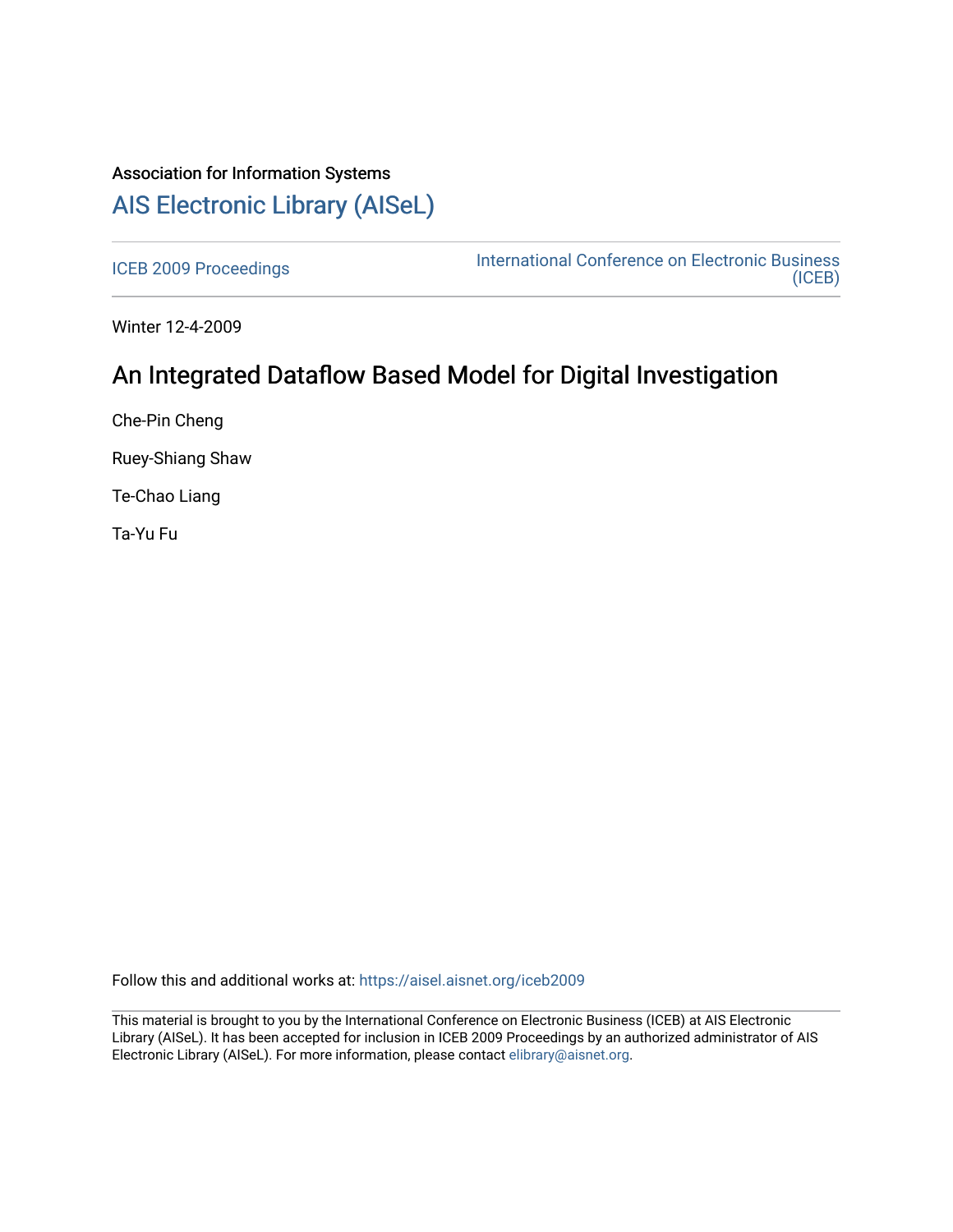# **AN INTEGRATED DATAFLOW BASED MODEL FOR DIGITAL INVESTIGATION**

Che-Pin Cheng, Ruey-Shiang Shaw, Te-Chao Liang, Ta-Yu Fu

Information Management Department, Technology and Science Institute of Northern Taiwan Information Management Department, TamKang University of Taiwan

Department of Management Sciences and Decision making, TamKang University of Taiwan

james@mail.tku.edu.tw; rsshaw@mail.tku.edu.tw; tcliang@mail.im.tku.edu.tw;

dyfu@mail.mcu.edu.tw

# **Abstract**

This study developed a highly adaptive digital forensic model, applicable to various situations, which clearly describes the digital forensic process and their purposes as well as ensuring the exactness and effectiveness of digital forensic results. It examined the viewpoint of the digital evidence process flow throughout an entire forensic process, and it hoped to provide a complete explanation of the digital forensic procedure and the details of execution. In addition, it proposed three new forensic concepts: primary, supported and comprehensive forensic procedures. The structural hierarchy constructed in the model can be expanded, then divided into its simplest forms, allowing independent task assignments. It further proposed several innovative digital forensic concepts, such as a new feedback mechanism. Finally, this model could provide a detailed list of the resources necessary for an entire forensic activity, applicable to management planning. This model provided a practical description approach and established a comprehensive and uniform digital expression form. The aim is to accumulate and to share experience and knowledge, hoping to create more mature and practical digital forensic science and to provide a reference for the practitioners of digital forensics.

**Keywords:** digital forensic model, digital forensic procedure, forensic data, data flow, digital forensic process, systematic decomposing

# **Introduction**

In the past forensic process of investigating human crimes, criminals would often leave behind original evidences; these traditional forensic procedures have matured through years of scientific examination and verification procedures [8]. The lack of uniqueness makes digital crimes and their evidences easy to duplicate and alter, which renders traditional forensic procedures and experiences unable to meet the contemporary demands of digital forensics [8]. For these reasons, there is an urgent global demand for advances in digital forensic technologies. Since 2000, researchers have continuously emphasized the significance and applicability of the digital forensic procedure from the field of digital forensic science.

In order to speed scientific research in digital forensics, researchers endeavor to find a universal common forensic procedure in the near future. According to Reith and Carr, the procedures followed by forensic practitioners during the collection, examination, and forensic process have not been standardized with regard to cases of digital crimes [20]. Moreover, Pollitt pointed out that, instead of publication, most digital forensic researches and experiences are either published on the Internet, or communicated in organizational seminars; therefore, these procedures and experiences are not fully accumulated and discussed. The above mentioned conditions account for the current non-standardization of the digital forensic procedure [17].

This study applied the viewpoint of the digital evidence flow throughout an entire forensic process and proposed an integrated digital forensic model. Previous digital forensic studies focused only on the digital forensic procedure or partial concepts of forensics rather than on an integrated digital forensic model, which could comprehensively describe the details and steps of execution in the forensic process and avoid that do not know how to conduct follow-up. Such a complete model has never been published in past literature. This systematic model is able to meet the above mentioned demands as well as resolving the previous model's shortcomings of excessive conceptualization and lack of detailed execution procedures.

Furthermore, there are many other contributions in this study. It proposed three new forensic concepts: primary, supported and comprehensive forensic procedures. It proposed a creative and important feedback mechanism different form previous research, which can provide many details on the execution of said feedback to satisfy various situations. In this study, through uniform explanations of proven processes, these characteristics allow a widespread expression of collated experiences and knowledge, thus establishing a practical sharing method in knowledge management for standardized procedure groups. It also proposed a digital forensic construction dictionary, which defines requirements for personnel. technology, location, and the resources necessary to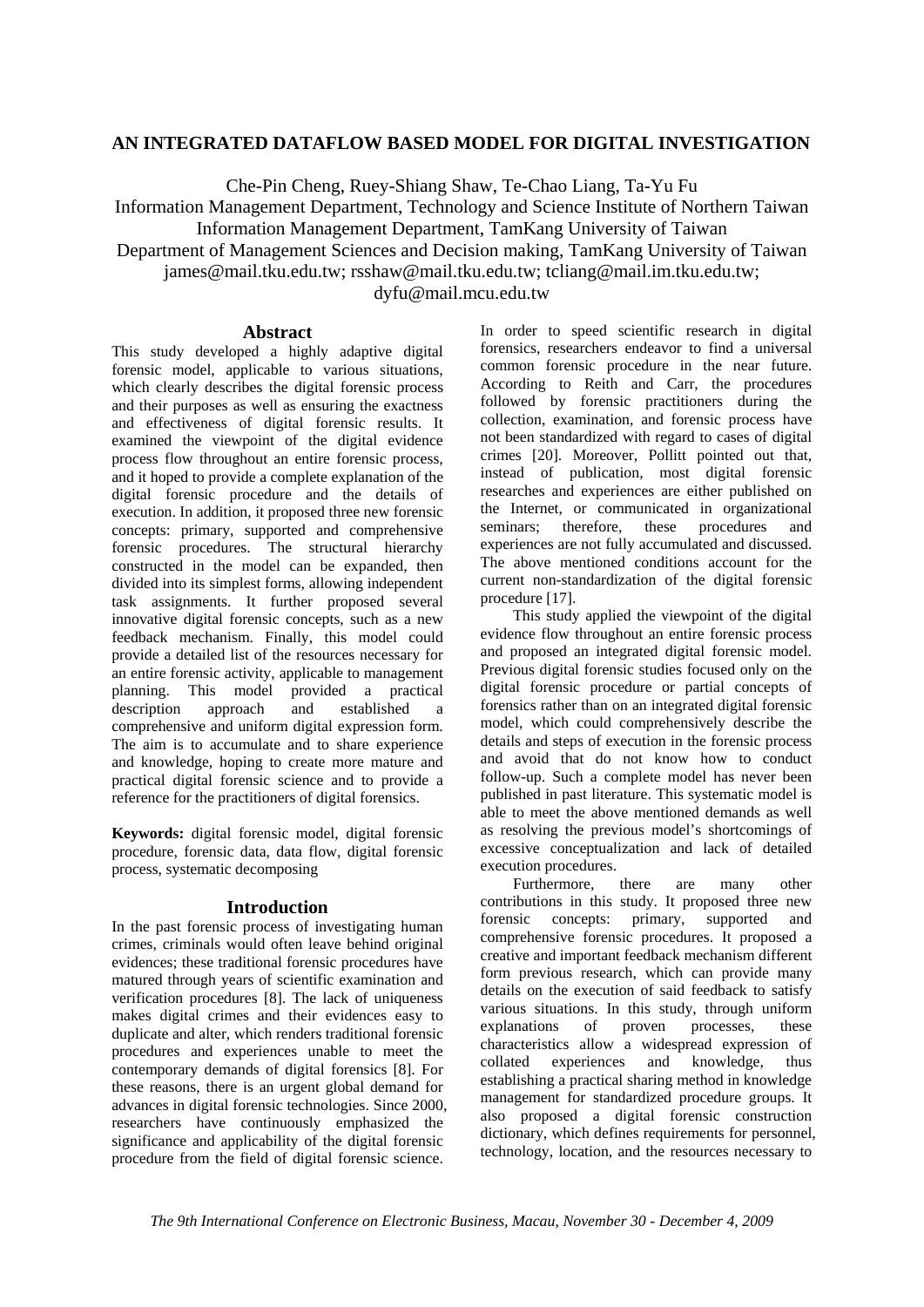complete a complex group of digital forensic processes, allowing practical, accurate budgetary estimations in financial management.

The research of digital forensic models is given in Section 2. Section 3 describes the proposed model and Section 4 discusses the impact of the model. Lastly, Section 5 presents the conclusions.

# **Digital Forensics**

Digital forensics is commonly defined as the preservation, collection, identification, analysis, recording, and presentation of digital evidence through scientific acquisition and scientific verification methods, with the purpose of reconstruction of discovered cases of crime [8]. Hence, a comprehensive digital forensic processing framework, which can meet the above mentioned requirements, and be operated independently from any specific technology and environment, needs to be developed [20]. Within such a framework forensic practitioners of different organizations could discuss and share their forensic methods and experiences, and digital evidence forensic results could better comply with the principles of impartiality, integrity, and correctness.

### **Procedure-based digital forensic model**

Present literature on digital forensic models shows that some studies are concentrated on "forensic procedure" models [1] [2] [3] [4] [5] [6] [7] [8] [11] [12] [15] [18] [20] [22] [24]. These studies focus on describing the guidelines and concepts of various procedures without detailing how these procedures are implemented and developed from different executive levels and perspectives. In addition, some studies have emphasized the concepts of digital forensic implementation [3] [4] [14] [16] [19] [23] [25], namely, exploring and discussing some details of digital forensic concepts and guidelines, rather than how to implement the digital forensic model. Some studies have proposed the concepts of dividing digital forensics into different hierarchies [2] [3] [8] [16] [25], but only addressed conceptualized viewpoints without proposing substantial practices. To summarize, there is a lack of a comprehensive digital forensic model that can completely describe the details of the digital forensic process and decompose the execution steps, while detailing the personnel, technology, locations, and resources required for the digital forensic process.

After reviewing the 16 most commonly seen digital forensic models of digital forensic research, this study selected commonly used procedures of the digital forensic procedure from each piece of research, as shown in Table 1.

**Digital forensic process and implementation**  Although the digital forensic procedure is important, erroneous or imprecise digital forensic implementation processes and methods may occur due to lack of a thorough understanding of the subsequent details of implementation, even though good digital forensic procedural steps are available. DFRWS defined the digital forensic procedure, and briefly described the scope of these procedures [8]. Although some implementation techniques were mentioned, the study still lacked detailed explanations of the steps of execution.

Previous studies focused on certain aspects, or viewpoints, without systematic and complete description of the digital forensic model. Such a situation means that practitioners are only aware of the concepts, resulting in flawed implementation details and steps, which lead to insufficient evidential power of the forensic results. For example, the "collection" procedure is mentioned by many digital forensic procedure models, but due to the unique characteristics of digital evidence (such as alterability, dissolvability, and duplicability), the question remains of how to show and validate the collected evidences. Thus, more details of the execution steps of the collection procedure should be shown, in order to guarantee the originality and undeniability of the evidence collected.

# **Digital Forensic Model of Dataflow Base**

A key point of digital forensics is the necessity, and correctness, of the evidence data process flow, but not the invariable processing procedures. The evidence data process flow begins with the collection of digital evidence data, and then each subsequent step, or processing procedure, is precisely linked to the previous step.

Gane and Sarson proposed using a "Data Flow Diagram" (DFD) for presenting the computer system data processing flow [9]. Likewise, the digital forensic process could also be presented, and described, using the DFD. Since the DFD has well-known semantic expression modes in the field of computer software development, it is conducive to promoting and understanding the digital forensics from an evidence dataflow perspective.

Séamus proposed this new viewpoint of the cybercrime investigation model based on information flow [8]. Basically, in DFD, either term - information flow or data flow – may be exchanged as they have similar meanings. This study will still use the term "data flow" for two reasons. First, this study describes and develops the digital forensic process by applying DFD expressions, and the term of data flow has become a customary and well-known term in the field of computer software development. Second, because what digital forensic processing needs to deal with is forensic data, it is possibly more proper to use data flow when describing digital forensic details at the bottom level.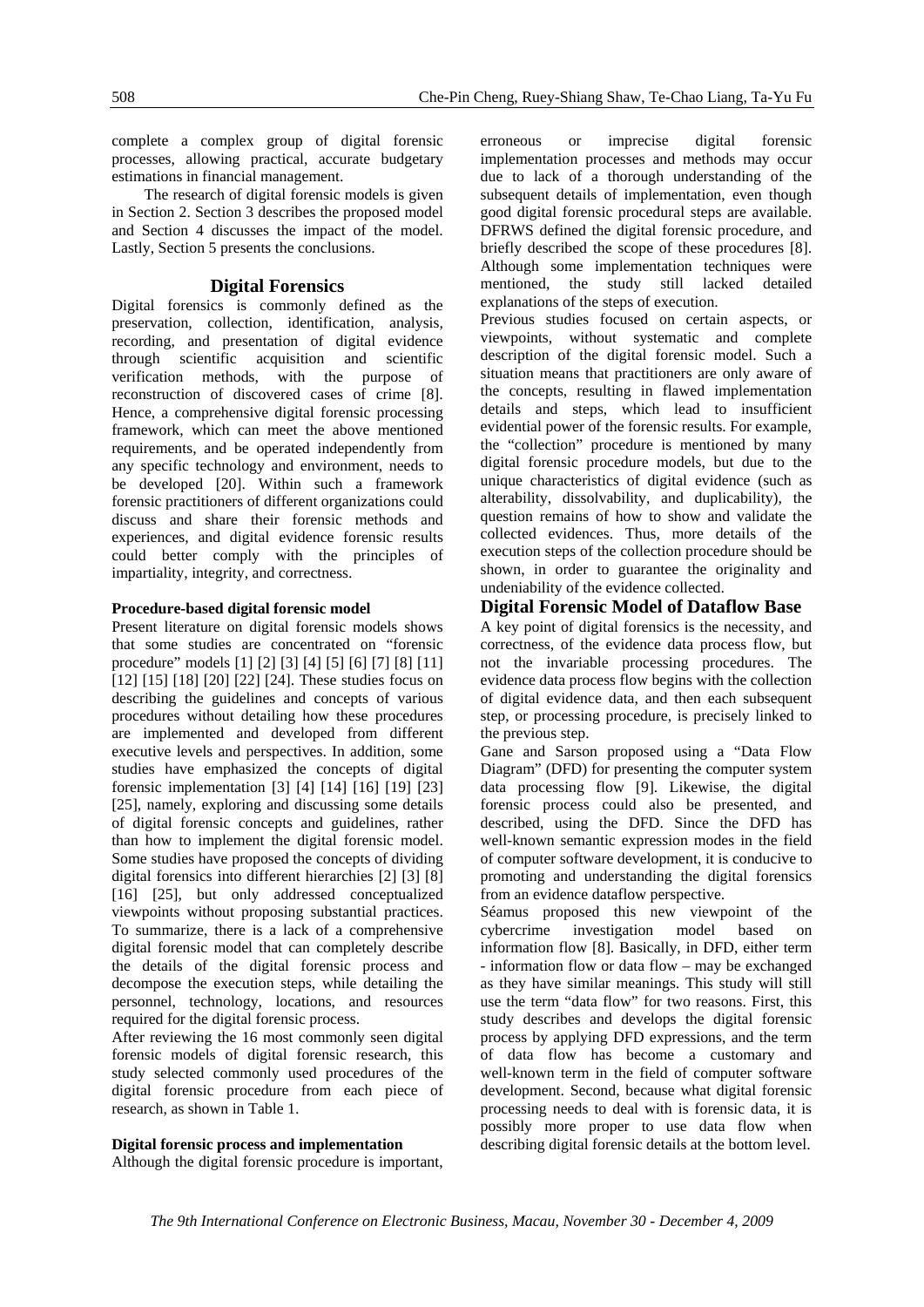#### **Digital Forensic Dataflow Model**

This study incorporated the DFD with some adjustment to fit the expression of the digital forensic model, in order to propose a dataflow-based integrated digital forensic model, as shown in Figure 1. This model is based on the evidence data process

|                    | Table 1 The common digital forensic procedure in present research |  |  |
|--------------------|-------------------------------------------------------------------|--|--|
| Source: This study |                                                                   |  |  |

| Writer       | Year | Pre-     | Incident | Recording Collection Exami- |        | Analysis              | Presen-  | Preser-      |
|--------------|------|----------|----------|-----------------------------|--------|-----------------------|----------|--------------|
|              |      | paration | response |                             | nation |                       | tation   | vation       |
| Pollitt      | 1995 |          |          |                             |        | v                     |          |              |
| Lee          | 2001 |          |          |                             |        |                       | $\bf{V}$ | $\mathbf{V}$ |
| <b>DFRWS</b> | 2001 |          |          |                             |        | V                     |          |              |
| Chris        | 2001 |          |          |                             |        |                       |          |              |
| <b>NCJRS</b> | 2001 |          |          |                             |        |                       |          |              |
| Reith        | 2002 |          |          |                             |        | V                     |          |              |
| Casey        | 2003 |          |          |                             |        |                       |          |              |
| Carrier      | 2003 | V        |          |                             |        | V                     |          |              |
| Stephenson   | 2003 |          |          |                             |        | $\overline{\text{V}}$ |          |              |
| Mocas        | 2003 |          |          |                             |        |                       |          |              |
| Baryamueeba  | 2004 | V        |          |                             |        | V                     |          |              |
| Beebe        | 2004 | V        |          |                             |        | v                     | V        |              |
| Carrier      | 2004 | V        |          | $\bf{V}$                    |        |                       | 17       |              |
| Séamus       | 2004 |          |          |                             |        | ۲.                    |          |              |
| Erbacher     | 2006 |          |          |                             |        |                       |          |              |
| Kent         | 2006 |          |          |                             |        | V                     | v        |              |

flow, with an execution scope able to cover time-flow procedures as well as describing the relationship or processing in detail between mediate evidence in each procedure and execution steps. This model can be expanded to clearly and specifically describe when, how, where, and by whom the digital forensic is implemented, and what evidence was discovered, through which tools and methods.



Figure 1 Dataflow-based integrated digital forensic model Source: This study

In Figure 1, the evidence data, or mediate evidence, is represented by a parallelogram; the procedure (or whole process) is represented by an elliptical symbol; the flow direction of evidence data is represented by an arrow; the development, or expansion, of each procedural phase is represented by a column. The

digital forensic context diagram at the top of the figure is used to present the concept of the purpose of digital forensics, namely, applying forensic procedures throughout an entire process group, to collate the collection of digital evidence, which constructs a forensic evidence report.

Level-0 data flow is used to present the fully developed, or expanded, procedures necessary for the execution of an entire digital forensic activity, and explains which procedure needs to be executed, at which stage.

Level-N data flow is used to develop, and describe, which detailed steps should be taken for any given forensic procedure. This level-diagram is often used to provide more detailed task steps to the practitioners responsible for executing a forensic procedure.

Bottom-level data flow is used to further develop, and describe, the details of execution steps, as discussed in Level-N, and is aimed to develop each step into its simplest presentation form. The said "form" is simplified enough to clearly identify the personnel, locations, tools, and approaches used to carry out the forensic tasks, as well as the expected results, and can further evolve into the status of assignable units of task assignments.

After the completion of development, all bottom-level-dataflow in the digital forensic model is converted into the specifications of bottom-level-dataflow, and all resources, such as personnel, tools, devices, etc. can be listed and summarized to establish a digital forensic construction dictionary.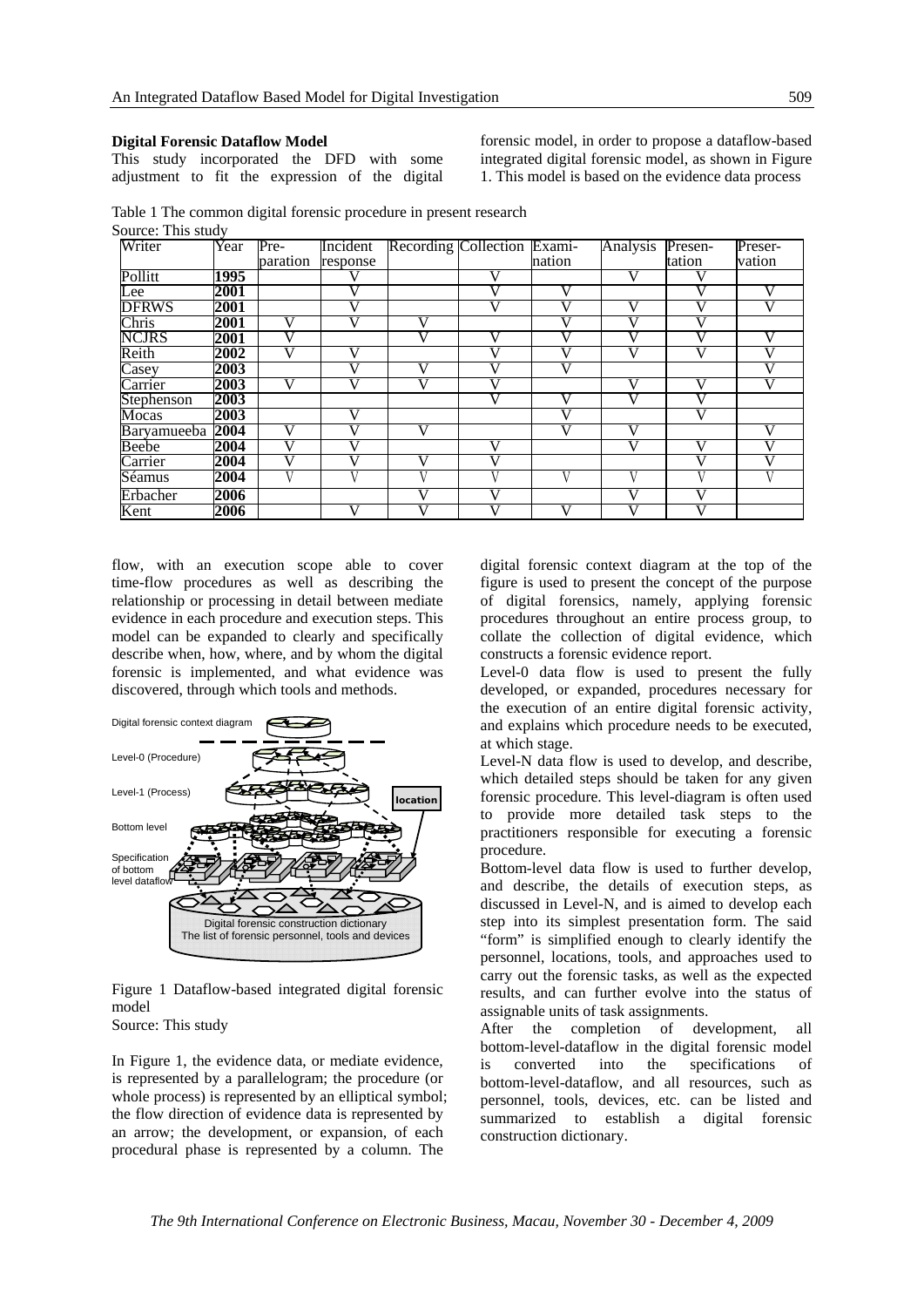# **Level-0 Model Development**

The level-0 data flow in this model is used to present the procedure perspective of fully developed digital forensics (Figure 2). Many scholars have proposed different digital forensic procedures in the past; however, no common forensic procedures have been compiled [21]. This study reviewed 16 research papers on digital forensic models (Table 1), to aggregate the eight most commonly seen procedures of research papers, and organized a complete digital forensic procedural path, which is sequentially based on the most recent forensic procedures. The proposed procedures include: preparation, incident response, recording, collection, examination, analysis, presentation, and preservation. In addition, this study add two necessary procedures, they are feedback procedure and acceptance and handover procedure.

 Based on the above, the digital forensic context diagram is developed into a level-0 data flow. In this study, three new digital forensic procedure sets are proposed, which are primary, supported, and comprehensive forensic procedure. Figure 2 depicts a comprehensive forensic procedure, wherein each forensic procedure is represented by an arc block, and numbered by a recommended processing sequence. These three procedure sets are detailed below:



Figure 2 level-0 the comprehensive forensic procedure

# Source: This study

# **The primary forensic procedure**

After the occurrence of criminal digital events, a series of forensic procedures are activated from the event data to achieve the goal of digital data forensics that can generate the intended forensic reports. This study summarized six primary procedures, of the primary forensic procedure, which are initial incident response, recording, collection, examination, analysis, and presentation. In addition, the feedback procedure is added to support the overall operation. As shown in Figure 2, the gray

### background part.

Under the primary forensic procedure, a procedure is carried out in succession to the previous one, given a normal situation. However, in the execution steps of the primary forensic procedure, procedural feedback mechanisms must be initiated, as necessary, to reinforce and complete the specified procedure of the intended forensic mission.

### **The supported forensic procedure**

In addition to the primary forensic procedure, the supported forensic procedure is required to ensure the smooth implementation of the primary forensic procedure. This procedure can be independently activated to provide support under any circumstances, when necessary. In this model, the supported forensic procedure is assembled by three single support procedures, which are: preparation, preservation, and acceptance and handover procedures. As shown in Figure 2, the white background part. The details are as shown below: Preparation (1.0): the preparation procedure in digital forensics does not simply mean the preparatory actions prior to the implementation of the entire forensic process, but rather involves corresponding preparatory requirements for each procedure. Many previous studies suggested that the first step of a forensic procedure is preparation, namely the technologies, tools, and resources necessary for all forensic procedures are accurately estimated and prepared from the beginning of the entire forensic process. However, this concept has its flaws. Because of advanced technologies and continuously emerging modus operandi, special technologies, tools and resources may be required during each forensic procedure. Thus all the necessary components of digital forensics cannot be fully estimated and prepared from the beginning, but must adapted to different situations to perform the preparation procedure necessary for supporting any forensic procedure. Moreover, some preparations by forensic practitioners in real cases may not be performed at the beginning due to different schedules of budgetary allocations, so the preparation procedure may not only be performed at the beginning.

Preservation (8.0): In the digital forensic procedure, waiting periods may occur between procedures. Also, forensic personnel required by each procedure may be different. Thus, to meet actual demands, conveyance and transfer are required for evidence data. In such cases, the evidence data should be protected and preserved during procedures, and processes, to ensure the safety, integrity and evidential power of evidence data. In addition, the preservation of evidence data may not only be performed as a final procedure. It may be required when there is lack of technology, or new evidence is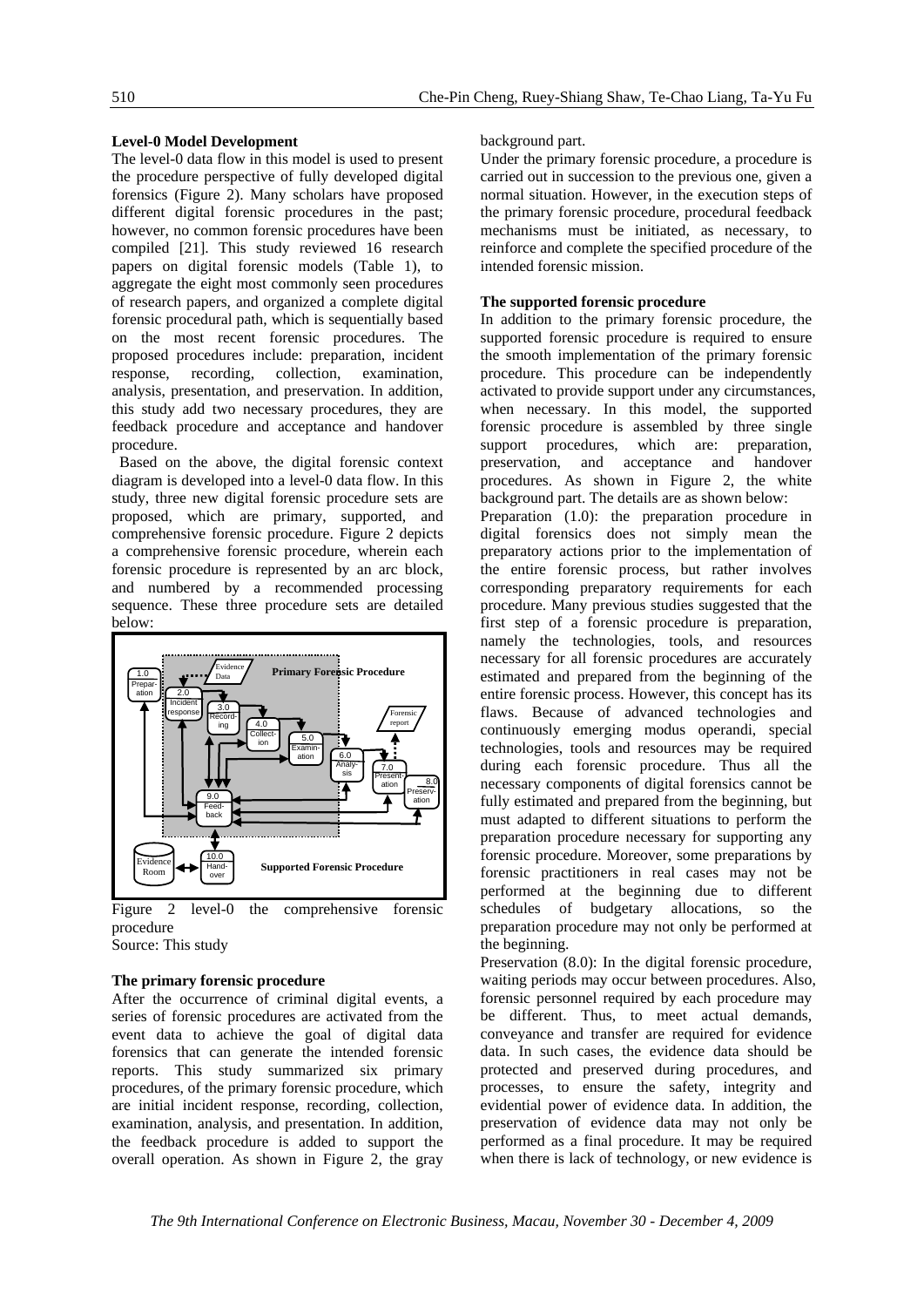found during other forensic procedures, or failure of implementing the subsequent forensic procedure due to special causes.

Acceptance and handover (10.0): This model adds this procedure, which is a crucial and necessary action for when evidence data needs to be collected, preserved, and retrieved. Many forensic cases are suspended due to certain procedural issues, which arise from a lack of forensic technology, a need to collect new evidence, or other special causes. Under these situations, evidence data and mediate evidence must be properly, and safely, preserved for long periods of time, which demands complete acceptance of the integrity of evidence and handover procedures. In practice, evidence rooms are established by law enforcement units to provide long-term, suitable environments for protective and secure preservation and retrieval processes.

### **The comprehensive forensic procedure**

The comprehensive forensic procedure is the combination of the primary forensic procedure and the supported forensic procedure. To ensure the exactness and effectiveness of digital forensic results, the comprehensive forensic procedure is strongly recommended by this study as the best forensic procedure if actual conditions and resources permit. In practice, the supported forensic procedure may not be implemented, or only implemented due to shortages of budget, resources, personnel, equipment, or economies of scale. In such cases, the primary forensic procedure at least should be built into the implementation stage so that the digital forensic report will have a basic effectiveness of evidence. New feedback mechanism

This model proposes a creative feedback mechanism which is never shown in previous models. In this study, a new feedback procedure (9.0) is adopted as feedback mechanism, which can directly return to the procedure that is necessary to redo, but not only return to the previous procedure, as shown in Figure 2. In order to provide strict, admissible evidential forensic results, most research on digital forensics has pointed out that a feedback mechanism is required for the digital forensic procedure [1] [2] [3] [4] [5] [7] [8] [11] [15] [18] [20] [22]. To enhance the forensic requirements of the digital forensic procedure of any given stage, the feedback mechanism is a means of returning to a previous procedure, depending on the situation or data needed.

Pervious studies have indicated that the feedback mechanism can only return to the previous procedure one by one till the initial problematic one is found rather than being return to the initial problematic procedure directly. There is a serious shortcoming to this approach that is obviously very rigid and can not meet the diverse needs of the situation. The main

reason is each of the procedures with analysis and diagnosis can only return to its previous one and accept the request for its next one. For example, if the last procedure is found wrong, incomplete or without sufficient data in the very beginning of the forensic procedure occurred, it must be rigid to return to the previous procedure one by one till returning to the very beginning of the problematic procedure. This will cause waste of resources and inefficiency in forensics. Therefore, this model proposes the feedback procedure (9.0), which is very flexible and effective in solving this problem.

### **Level-1 model development**

Previous studies have only provided conceptual explanations, lacking detailed explanations regarding expression of the execution of details. The purpose of this level is to present, and to describe, how each forensic procedure is developed and processed. Each "process" in this level is presented by an arc block, and numbered in recommended sequence. The numbering principle is based on procedure numbering used in level-0, with one more digit. For instance, "4.1" means the first procedure of the fourth forensic process.

Figure 3 depicts a reference example of collection (4.0) procedure in the forensic procedure. The processing process may be designed linearly, where applicable, or in combination with the internal feedback mechanism, if necessary, for cases such as searching  $(4.2)$ .



Figure 3 progression of "collection" procedure Source: This study

Level-N model development; and continuing development until bottom-level-dataflow

This model development aims to subdivide and decompose necessary forensic tasks into their simplest presentation form, covering the simplest sources of data, implementation processes, and interim results. This form of presentation is conceptually referred to as a bottom-level-dataflow. In such cases, the simplest presentation form means that the tasks are already simplified enough for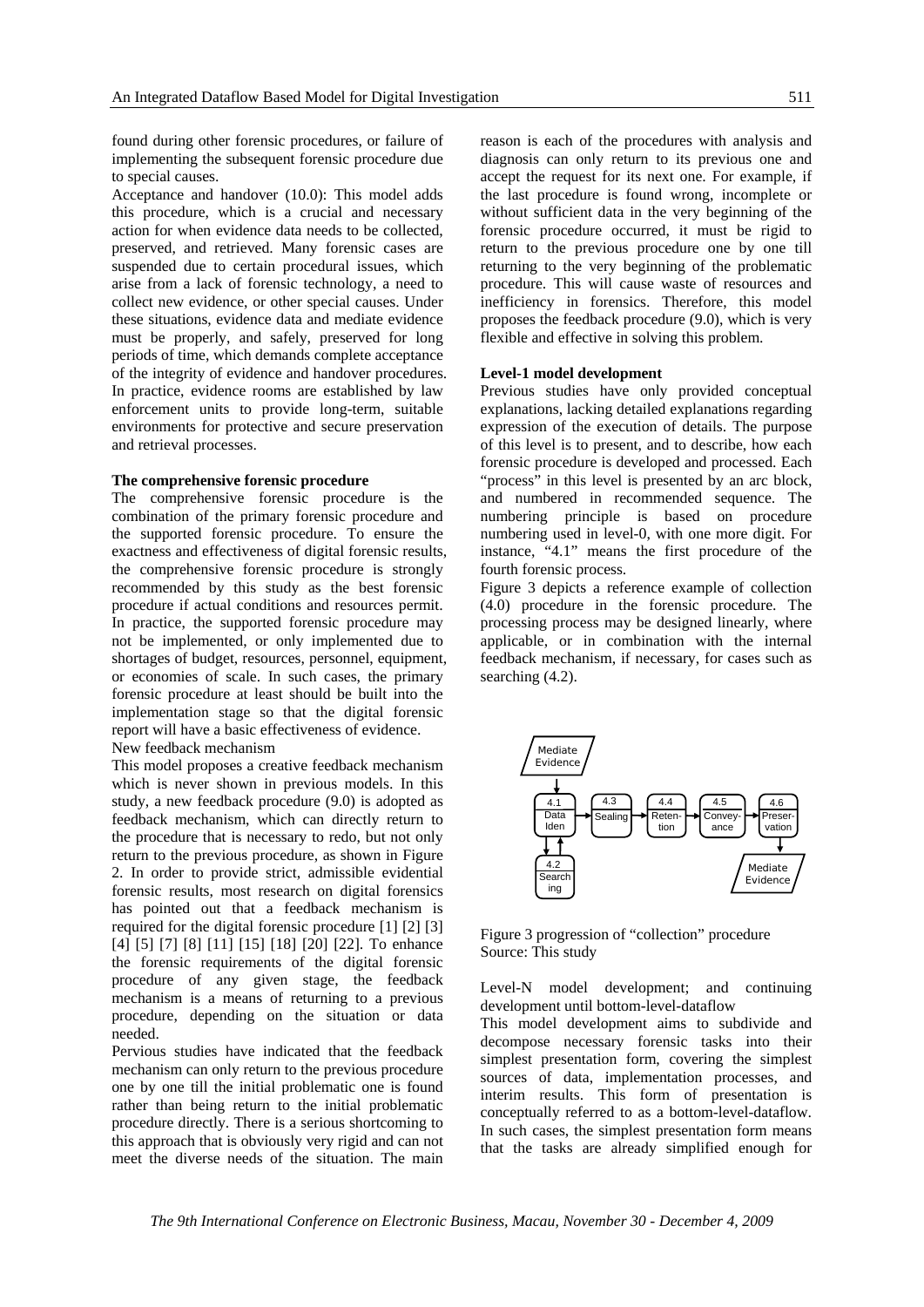individual operation, or individual assignments. As illustrated in Figure 4, the simplest presentation form is obtained after searching (4.2) is developed.



Figure 4 Forms of presentation developed into their simplest presentation form Source: This study

The key point of the development content of level-N is the description of the processing process. If any process in level-1 is still complex, it means that it is not yet developed into its simplest presentation form, such as data identification (4.1), as shown in Figure 5. In other words, if additional sub-processes are required by any process, the development needs to continue from level-2 to the next level, until all sub-processes are decomposed into their simplest presentation form and, regardless of follow-up, would continue to develop the number of levels, such as the bottom-level-dataflow, as illustrated in Figure 4.



Figure 5 Decomposition diagram of sub-process Source: This study

From level-2 to the bottom level, the source of data and interim results would use a parallelogram symbol to represent the mediate evidence. The process described herein is also represented by an arc block. Similarly, for every additional level, corresponding numbers are added to the previous level, and the numbers in the same level are numbered sequentially.

### **Specifications of bottom-level-dataflow**

When all procedural processes are decomposed into their simplest presentation form, the process is simplified enough to know how to execute these processes. In this level, the main purpose is to add forensic personnel, forensic tools, forensic site descriptions and forensic results to the previously developed bottom-level-dataflow, which is then converted to a presentation form of "assignable units of task assignments". In this model, this form is conceptually referred to as the specifications of bottom-level-dataflow. In other words, the process can be described as an assignable, or an executable,

unit of task after the specifications of these factors are explained.

In this level, the forensic site is represented by a cubic symbol, the forensic personnel (including number of people) is represented by a triangular symbol, and the forensic tools, or method (including the quantity), is represented by a hexagonal symbol, as shown in Figure 6.



Figure 6 Specifications of bottom-level-dataflow Source: This study

Mapping from bottom-level-dataflow to specifications, then mapping to digital forensic construction dictionary

Another important problem is realizing the amount of resources required to meet forensic demands throughout the entire digital forensic process. Namely, which area of specialty, how many professionals, specialty tools, and equipment are in need of preparation? These are factors affecting budgetary planning, staffing, training, and equipment procurement scheduling of enforcement units. Thus, this study proposes a digital forensic construction dictionary for addressing the problems faced by the digital forensic practitioners.

A digital forensic construction dictionary aims to list types, quantities of all forensic task forces, tools, and any equipment necessary for the entire digital forensic process. As discussed above, these data for each individual process can be obtained from the specifications of bottom-level-dataflow and could be statistically collected and sorted, which is the perspective of a digital forensic construction dictionary, as shown in the lowest part of Figure 7. Table 2 is an example table of a digital forensic

Specification of bottom-level-dataflow



construction dictionary. Figure 7 Conversion diagram of digital forensic construction dictionary Source: This study With the use of a digital forensic construction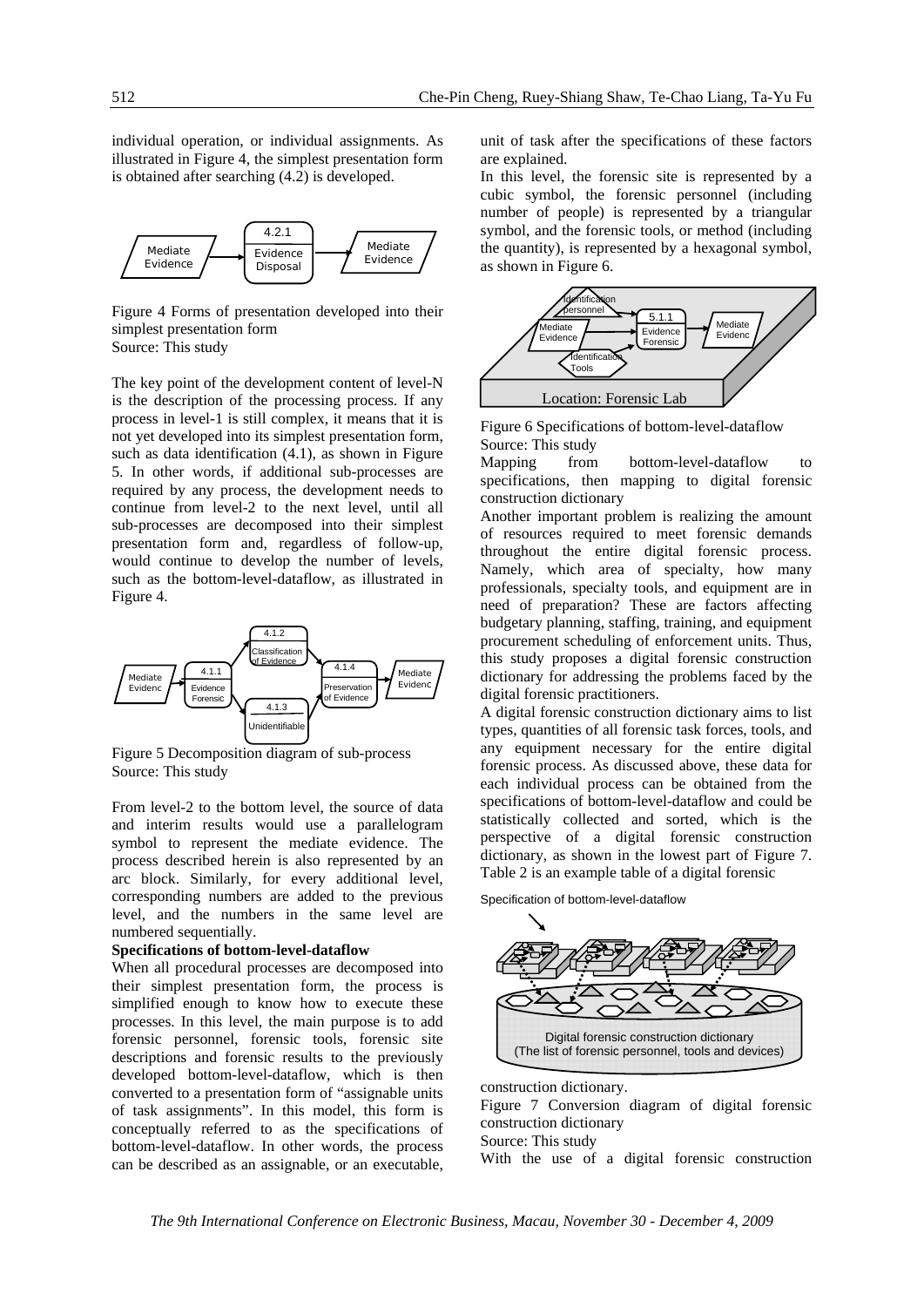dictionary, digital forensic practitioners can easily list and estimate the types and quantities of professionals, tools, and equipments needed, as well as the procurement time. When level-0 the comprehensive forensic procedure is fully developed, it is possible to obtain a digital forensic construction

4.1.4 **4.2.1** …

Staffing<br>requirements

Task assignment

Types of personnel dictionary, comprised of the fullest range of resources for the digital forensic process, and is therefore, referred to as an integrative digital forensic construction dictionary. It is also recommended by this study.

**XXX Table** 

1 **….** Tot

 $X$   $X$   $X$ 

 $X$   $X$   $X$ 

 $X$   $X$   $X$ 

**X** X X

al

4.1.4 4.2.

Table 2 Example table of digital forensic construction dictionary Source: This study

Collector X X X X Anti-magnet

Examiner  $X = X$  Digital sealing

Analyst  $X \times X$  Special disk

Conveyer  $X \mid X \mid X \mid X \mid X$ 

XXX Table<br>
1.4 | 4.2.1 | ..... | Total | Unit | Task

Price

box

drive

**….. … … … … … …… … … … … …** 

machine

Task assignment

Types of equipment

reproducer

However, the digital forensic practitioners in different sizes of organization may find it difficult to establish an integrative digital forensic construction dictionary due to budget restrictions or limitations of scale. Therefore, this study suggests that practitioners should select their most necessary resources, according to an integrative digital forensic construction dictionary, and build a basic resource list based on their actual budget to meet their digital forensic processing needs. The preparation of a basic list of resources can facilitate smooth budgetary planning and procurement procedures as well as the fundamental digital forensic procedure implementation. It is referred to as a fundamental digital forensic construction dictionary.

# **Discussion**

The establishment of the digital forensic procedure can be regarded as the establishment of a forensic system. To the management level, the establishment of a "system aspect" is important; however, the practitioner is more concerned with how to handle each procedure and how to connect the processes in practice. In other words, previous researchers highlighted the discussion of the system's aspects (procedure level: level-0 in this model), but neglected the "executive aspect" (how to develop: level-1 to bottom-level-dataflow in this model). This study proposed a solution for the above situation. Thus, this comprehensive combination of system and executive aspects could be realized to join together the feasible framework. In addition, this model proposes a digital forensic construction dictionary for a detailed description of the requirements from a "resource aspect", making contributions to actual budgetary planning and procurement processes. The

three dimensions never shown in previous models at the same time can be clearly established from this model, which offers a decisive implementation of digital forensics.

A new system of digital forensics is proposed by this study, the comprehensive digital forensic procedure. While common forensic procedures are included in the comprehensive digital forensic procedure, as proposed by this study, any study or practitioner could add, or delete procedures where necessary, according their individual needs. Therefore, this model does not conflict with other procedural models proposed by other researchers, but allows for more flexibility and degrees of inclusion.

The viewpoint of digital forensic evidence data process flow in this study, does not contradict, or exclude, the procedural model viewpoints of past studies. In contrast, the proposed viewpoint not only includes the concept of procedural models but is able to explain, in detail, the descriptions of the interactions between the procedures and digital evidence data, as well as its processing objectives. In addition to systematically linking all of the digital forensic process activities, it is also adaptive in explaining the framework and details of digital forensic of different levels.

### **Conclusions**

This study proposed the expandable integrated digital forensic model, not only to present new concepts of digital forensics, but also describes, in detail, the methods of execution. This model can also provide a comprehensive basis for guidance and practical implementation steps for forensic practitioners, model guidance and practical

Unit Price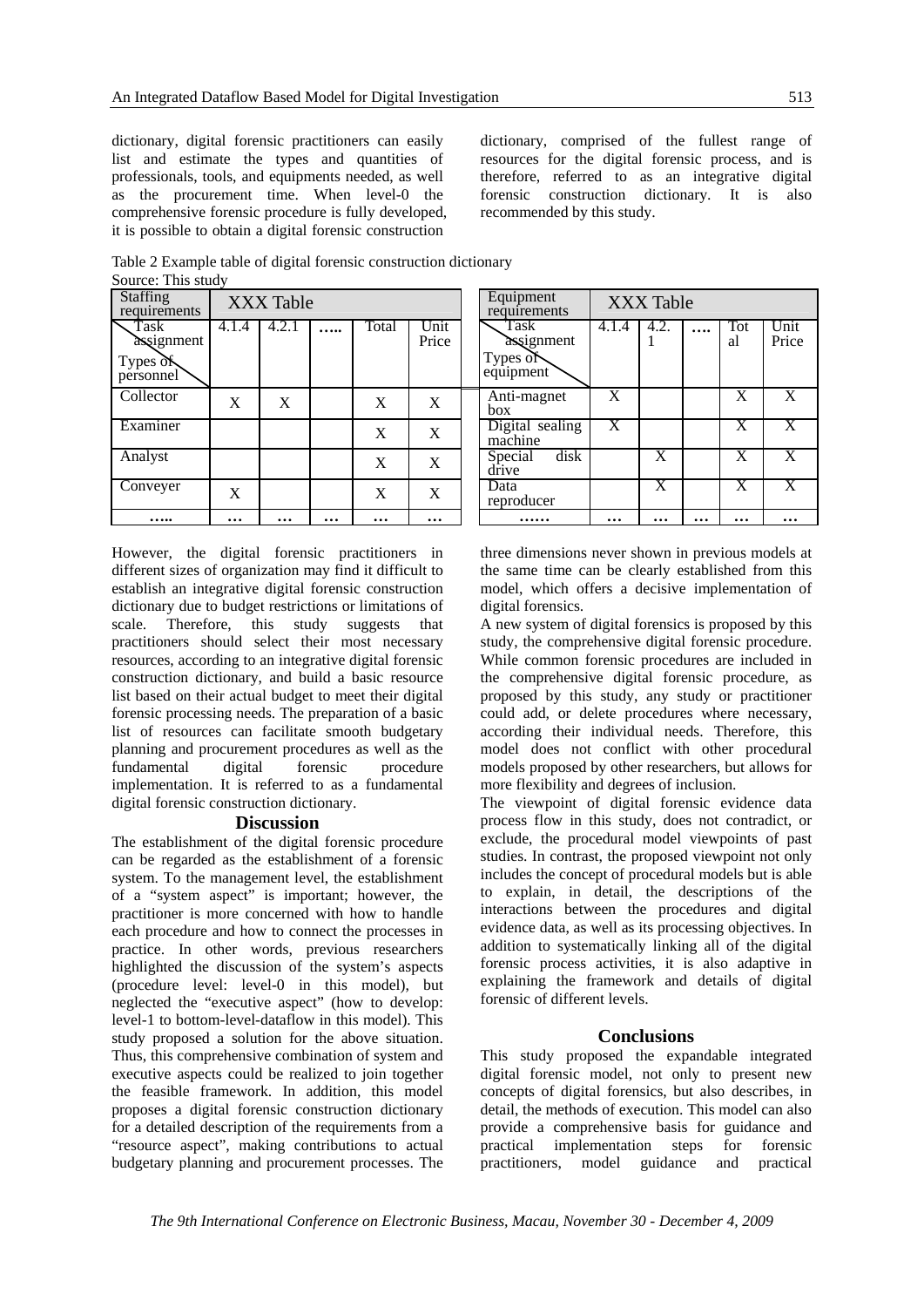execution can be complementary. In the model every developed process can be noted in a uniform digital expression form, in order to promote understanding and facilitate sharing experiences.

Though this model seems to provide a static description method, different digital forensic practitioners can employ different procedural combinations, as based on various actual forensic missions offering different modus operandi, in order achieve dynamic descriptions. In addition, since this model is presented systematically, with straightforward symbols, almost all digital crime cases can be described, and recorded, in digital forensics, thereby establishing a digital forensic library for knowledge management and sharing.

### **References**

- [1] Baryamureeba V. and Tushabe, F. (2004), "The Enhanced Digital Investigation Process Model", Digital Forensic Research Workshop (DFRWS) 2004, Baltimore, MD, available at: http://www.dfrws.org/2004/bios/day1/Tushabe\_ EIDIP.pdf
- [2] Beebe, N. and Clark, J. (2004), "A Hierarchical, Objectives-Based Framework for the Digital Investigations Process", Digital Forensic Research Workshop (DFRWS) 2004, Baltimore, MD, available at: http://www.dfrws.org/2004/bios/day1/Beebe\_O bj Framework for DI.pdf
- [3] Carrier, B. (2003), "Defining Digital Forensic Examination and Analysis Tools Using Abstraction Layers", International Journal of Digital Evidence, Vol. 1, Issue 4, available at:

http://www.utica.edu/academic/institutes/ecii/p ublications/articles/A04C3F91-AFBB-FC13-4A 2E0F13203BA980.pdf

- [4] Carrier, B. and Spafford, E. (2004), "An Event-based Digital Forensic Investigation Framework", Digital Forensic Research Workshop (DFRWS) 2004, Baltimore, MD, available at: at: http://www.dfrws.org/2004/bios/day1/Beebe\_O bj\_Framework\_for\_DI.pdf
- [5] Carrier, B. and Spafford, E. (2003), "Getting Physical with the Digital Investigation Process", International Journal of Digital Evidence, Vol. 2, Issue 2, available at: http://www.utica.edu/academic/institutes/ecii/p ublications/articles/A0AC5A7A-FB6C-325D-B F515A44FDEE7459.pdf
- [6] Casey E.(2003), "Digital evidence and computer crime – forensic science", computers and the internet. Cambridge: Academic Press, 2003a. p265.
- [7] Chris Prosise and Kevin Mandia (2001), Incident Response: Investigating Computer

Crime, McGrawHill Osborne Media.

- [8] Digital Forensic Research Workshop (2001), Research Road Map, Digital Forensic Research Workshop (DFRWS) 2001, Utica, NY, available at: http://www.dfrws.org/archive.html
- [9] Gane, C. and T. Sarson. (1979), Structured systems Analysis, Prentice-Hall.
- [10] James A. O'Brien (1975), Introduction to Information Systems: Essentials for the e-Business Enterprise, McGraw-Hill.
- [11] Kent, K., Chevalier, S., Grance, T. and Dang, H. (2006), Guide to Integrating Forensics into Incident Response, Special Publication 800-86, Computer Security Division Information Technology Laboratory, National Institute of Standards and Technology, Gaithersburg, MD, available at: at: http://csrc.nist.gov/publications/nistpubs/800-86 /SP800-86.pdf
- [12] Lee HC, Palmbach TM, Miller MT. (2001), Henry Lee's crime scene handbook, San Diego: Academic Press.
- [13] Mark Reith, Clint Carr, and Gregg Gunsch (2002), "An Examination of Digital Forensic Models ", International Journal of Digital Evidence, Vol. 1, Issue 3.
- [14] Mocas, S. (2003), "Building Theoretical Underpinnings for Digital Forensics", available at: http://www.dfrws.org/2003/presentations/Brief-

Mocas.pdf

- [15] National Criminal Justices Reference Service (2001), "Electronic Crime Scene Investigation: A Guide for First Responders", National Criminal Justices Reference Service (NCJRS), available at: http://www.ncjrs.org
- [16] Noblett, M., Pollitt, M., Presley, L. (2000), "Recovering and Examining Computer Forensic Evidence", Forensic Science Communications, Vol. 2, No. 4, available at: http://www.fbi.gov/hq/lab/fsc/backissu/oct2000 /computer.htm
- [17] Pollitt, M. (2007). "An Ad Hoc Review of Digital Forensic Models", 2nd International Workshop on Systematic Approaches to Digital Forensic Engineering
- [18] Pollitt, M. (1995), "Computer Forensics: an Approach to Evidence in Cyberspace", Proceedings (Vol. II, pp 487-491) of the National Information Systems Security Conference, Baltimore, MD, available at: http://www.digitalevidencepro.com/Resources/ Approach.pdf
- [19] Pollitt, M. (2004), "Six Blind Men from Indostan", Digital Forensic Research Workshop (DFRWS) 2004, Baltimore, MD, available at: http://www.dfrws.org/2004/bios/day1/D1-Pollit t-Keynote.ppt